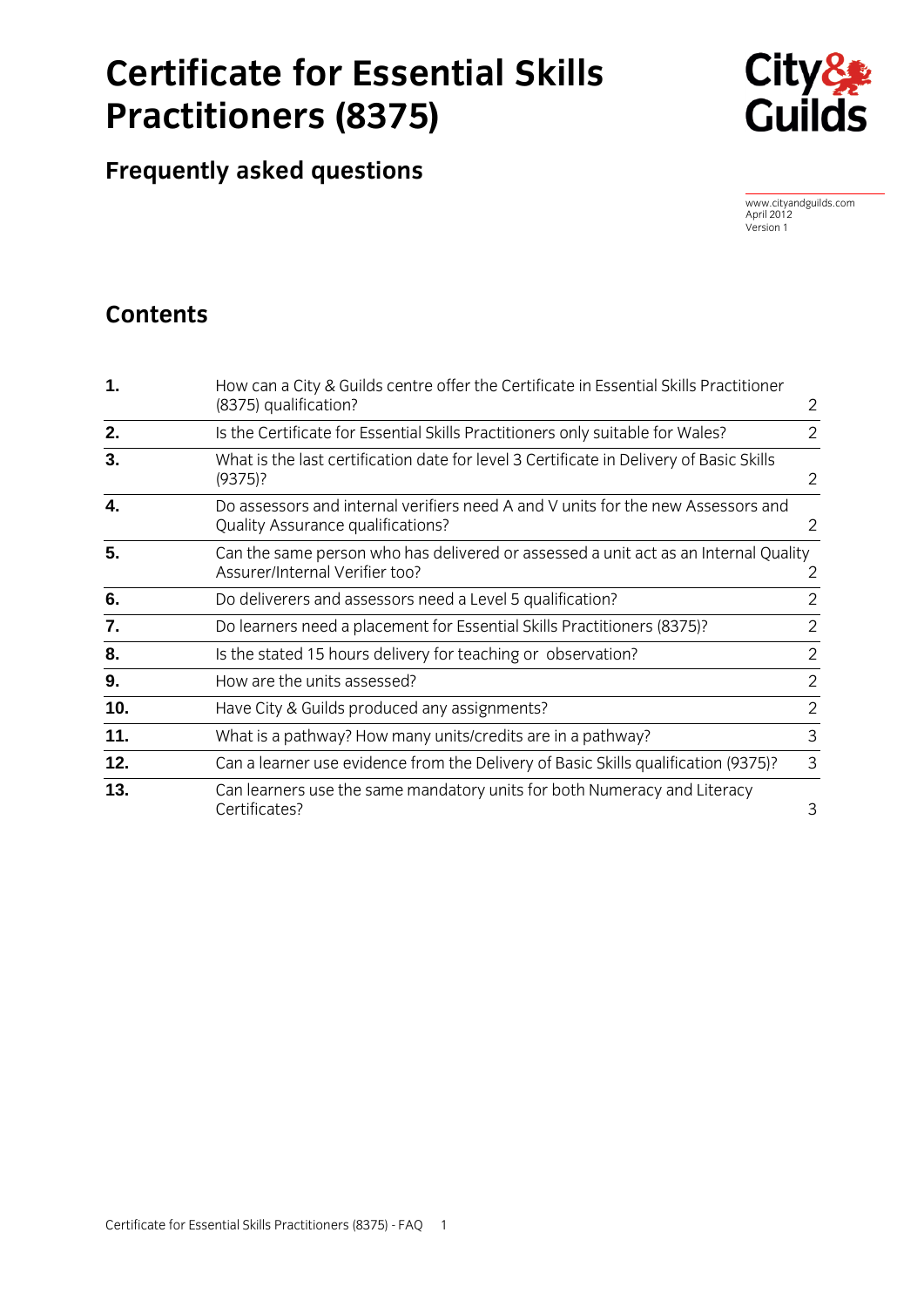#### **1. How can a City & Guilds centre offer the Certificate in Essential Skills Practitioner (8375) qualification?**

Automatic approval is available for centres who previously offered the Level 3 Certificate in Delivery of Basic Skills (9375). All other centres must submit a Qualification Approval form (QAP)

# **2. Is the Certificate for Essential Skills Practitioners only suitable for Wales?**

The qualification is supported by the Welsh Assembly Government and The Learning and Skills Improvement Services (LSIS). It replaces the Certificate in Delivery of Basic Skills (9375) and is recognised as a practitioner qualification in Wales. Although Northern Ireland and England have different requirements for specialist teachers, centres may find this qualification a useful stepping stone to higher level qualification.

#### **3. What is the last certification date for the Level 3 Certificate in Delivery of Basic Skills (9375)?**

Registrations are now closed and last certification is on 30 October 2014.

#### **4. Do assessors and internal verifiers need A and V units for the new Assessors and Quality Assurance qualifications?**

No. Assessors and Internal Quality Assurance/Verifier units are valued as qualifications for centre staff but they are not required for this qualification.

#### **5. Can the same person who has delivered or assessed a unit act as an Internal Quality Assurer/Internal Verifier too?**

No. This is a conflict of interest. Sampling needs to be formative as well as summative and we need written feedback from the IQA/IV to the assessor.

# **6. Do deliverers and assessors need a Level 5 qualification?**

Staff should be occupationally competent and technically knowledgeable in education and/or training. They should hold a recognised specialist teaching qualification in the area they are delivering: Level 5 specialist DTLLS, Level 4 FENTO qualifications (9485, 9486, and 9488) or Level 3 Certificate in Delivering Basic Skills to Adults. They must have relevant recent experience in the specific area they will be assessing.

# **7. Do learners need a placement for Essential Skills Practitioners (8375)?**

Units 304 (Numeracy), 307 (Literacy) and 310 (ESOL) require 15 hours delivery in a placement or other suitable setting. Evidence for these units includes two observations of delivery.

#### **8. Is the stated 15 hours delivery for teaching or observation?**

Learners must submit a delivery log showing 15 hours of delivery. They must be observed on two occasions but these occasions can be part of the 15 hours delivery and include the observation for outcome 6 of the mandatory unit (301).

# **9. How are the units assessed?**

The evidence requirements for each unit in the handbook provide further information on essential evidence and coverage such as observation of delivery. The remaining assessment criteria can be covered in any way and a holistic approach is recommended wherever possible.

# **10. Have City & Guilds produced any assignments?**

City & Guilds have not produced any assignments for the Essential Skills Practitioners Qualifications (8375). A working group of practitioners are developing a number of assignments and these may be available at a later date.